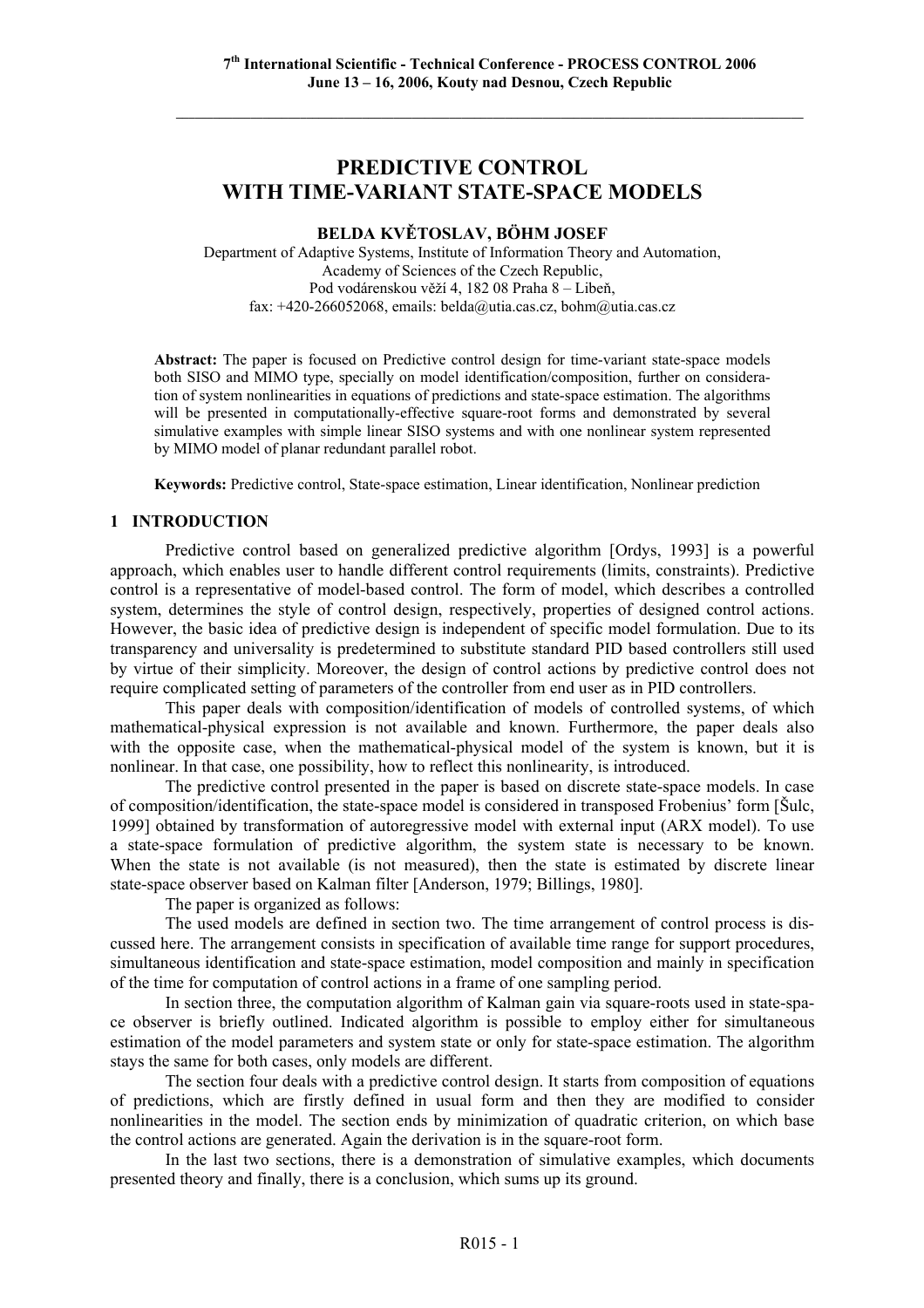# **2 MODEL DEFINITIONS, IDENTIFICATION/COMPOSITION**

The model (description) of controlled system represents prior information for design of control actions. The best results of control process are achieved, when the model is obtained on the basis of thoroughgoing mathematical and physical analysis. It is often difficult. Therefore, different ways, how to obtain the model describing the controlled system, are investigated.

Important factor determining form of used models is a way of the real realization of considered model-based control, in which the models are involved. Due to digital character of automating devices, the discrete model-based control techniques are preferred. Therefore, the resultant models for control design are also discrete in spite of the facts that controlled system may be continuous. Discrete realization is advantageous, because respects naturally finite and predefined time for computation of control actions.

First of all, let us focus on time relations, respective, on time arrangement of one time period (sampling period) during the control process. These relations are presented in Figure 1.



Figure 1 - Time arrangement of computation of control action by model-based approaches (**1**: support procedures like specific output transformations, parameter and state estimation; **2**: model composition; **3**: computation of real control actions)

The whole computation of control should not overrun some limit in interval of sampling, otherwise the computed control actions have no time to influence the controlled system and such design loses meaning. (Such situation should be solved as a system with delayed inputs.)

The situation illustrated in Figure 1 represents convention, in which it is supposed that controller reacts immediately, maximally with limited delay negligible in comparison with length of sampling period. On the contrary, the delay corresponding to sampling is considered in the model of controlled system.

It follows some simplification in the structure of both autoregressive model and state-space model. This convention omits the model parameters connected with direct feed-through of inputs. In the following subsections, the models will be considered generally, i.e. inclusive of these parameters. Always, with note, that proper parameter equals zero. The algorithms of estimation and generally of predictive control are universal; only, the obtained results (parameters, control actions) have to be appropriately interpreted, respectively, have to be correctly applied.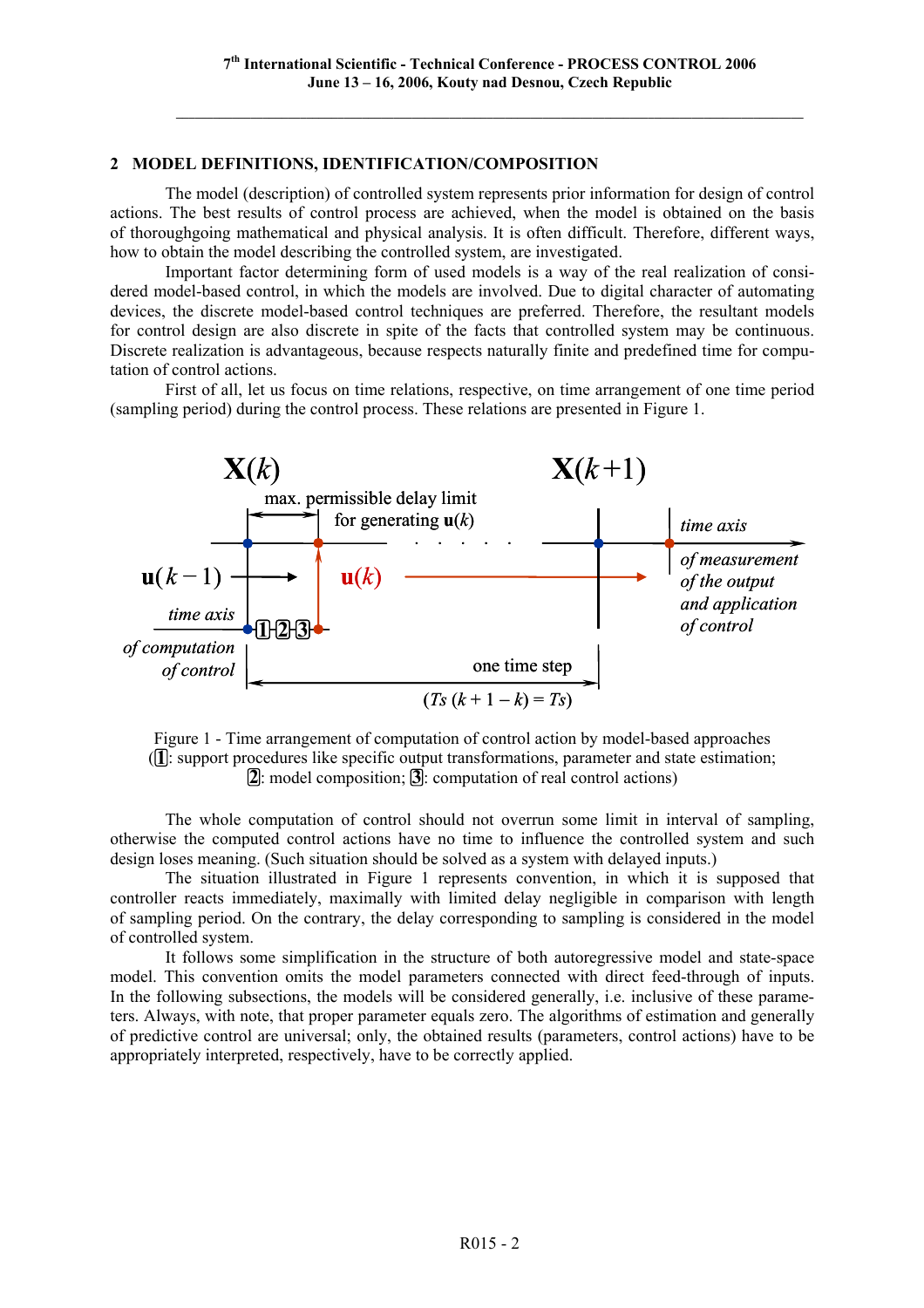#### **2.1 State-space model for simultaneous estimation of state and model parameters**

For construction of suitable state-space model, let us proceed from simple autoregressive model with external input (ARX model), which describes relations in controlled system among its inputs and outputs.

$$
y(k) = \sum_{i=0}^{n} b_i u(k-i) - \sum_{i=1}^{n} a_i y(k-i) + v(k)
$$
 (1)

where *n* is order of the system;  $y(·)$  are values of system output;  $u(·)$  are values of system input; and  $v(k)$  is a noise of measurement of system output  $v(k)$ . The ARX model can be also written in the following condensed form [Havlena, 2002]

$$
y(k) = \partial_k f_k + v(k) \tag{2}
$$

where vector  $\vartheta_k$  is a vector of ARX parameters  $\vartheta_k = [b_0 b_1 \cdots b_n - a_1 - a_2 \cdots - a_n] = [b_0 \theta_b \theta_a]$ and vector  $f_k$  is a data vector  $f_k = [u(k) u(k-1) \cdots u(k-n) y(k-1) \cdots y(k-n)]^T$ .

Furthermore, let us assume model of evolution of the parameters

$$
\mathcal{V}_{k+1}^T = \mathcal{V}_k^T + \mathcal{V}_k^T \tag{3}
$$

where  $v_k^T$  is a noise of parameters. Since the model (3) is first order, so at the same time represents directly state-space model for the parameters.

Now, let us focus on composition of state-space model of the controlled system itself. In general, the description by state-space models is not unique. One system can be described by different state-space models without loss of unique fundamental information involved in the system; i.e. thus, these state-space models generate the same system outputs for defined inputs in spite of their different internal relations. In order to obtain state-space model suitable both for parameter identification and state estimation, some deterministic formulation of such model has to be selected. Such formulation can be represented by some canonical expression (e.g. well known Frobenius' and Jordan's forms). In our case, just one of Frobenius' canonical forms – transposed Frobenius' canonical state-space model is suitable selection. Its internal structure is written as follows [Šulc, 1999].

$$
\begin{bmatrix}\nx_1(k+1) \\
x_2(k+1) \\
\vdots \\
x_{n-1}(k+1) \\
x_{n-1}(k+1)\n\end{bmatrix} = \begin{bmatrix}\n-a_1 & 1 & 0 & \cdots & 0 \\
-a_2 & 0 & 1 & & \\
\vdots & \vdots & & \ddots & \\
-a_n & 0 & 1 & & \\
-a_{n-1} & 0 & & 1 \\
-a_n & 0 & 0 & \cdots & 0\n\end{bmatrix} \begin{bmatrix}\nx_1(k) \\
x_2(k) \\
\vdots \\
x_{n-1}(k) \\
x_n(k)\n\end{bmatrix} + \begin{bmatrix}\nb_1 - a_1b_0 \\
b_2 - a_2b_0 \\
\vdots \\
b_n - a_nb_0\n\end{bmatrix} + \begin{bmatrix}\n-a_1 \\
\vdots \\
-a_n \\
\vdots \\
-a_{n-1}\n\end{bmatrix}
$$
\n
$$
y(k) = \begin{bmatrix}\n1 & 0 & 0 & \cdots & 0\n\end{bmatrix} \begin{bmatrix}\nx_1(k) \\
x_n(k) \\
x_n(k)\n\end{bmatrix} + b_0 \quad u(k) + v(k)
$$
\n
$$
\begin{bmatrix}\nx_1(k) \\
x_2(k) \\
\vdots \\
x_{n-1}(k) \\
x_n(k)\n\end{bmatrix} + b_0 \quad u(k) + v(k)
$$
\n(4)

This structure has usual matrix notation

$$
\mathbf{X}(k+1) = \mathbf{A} \qquad \mathbf{X}(k) + \mathbf{B} \qquad u(k) + \mathbf{G} \ v(k)
$$
  

$$
y(k) = \mathbf{C} \qquad \mathbf{X}(k) + \mathbf{D} \qquad u(k) + \quad v(k)
$$
 (5)

where unknown model parameters are included in state matrices **A**, **B**, **G** and **D** . Thus this form represents nonlinear task of estimation, because the unknown parameters are multiplied by unknown state vector. However, for control design (section 4) with known parameters is linear and suitable.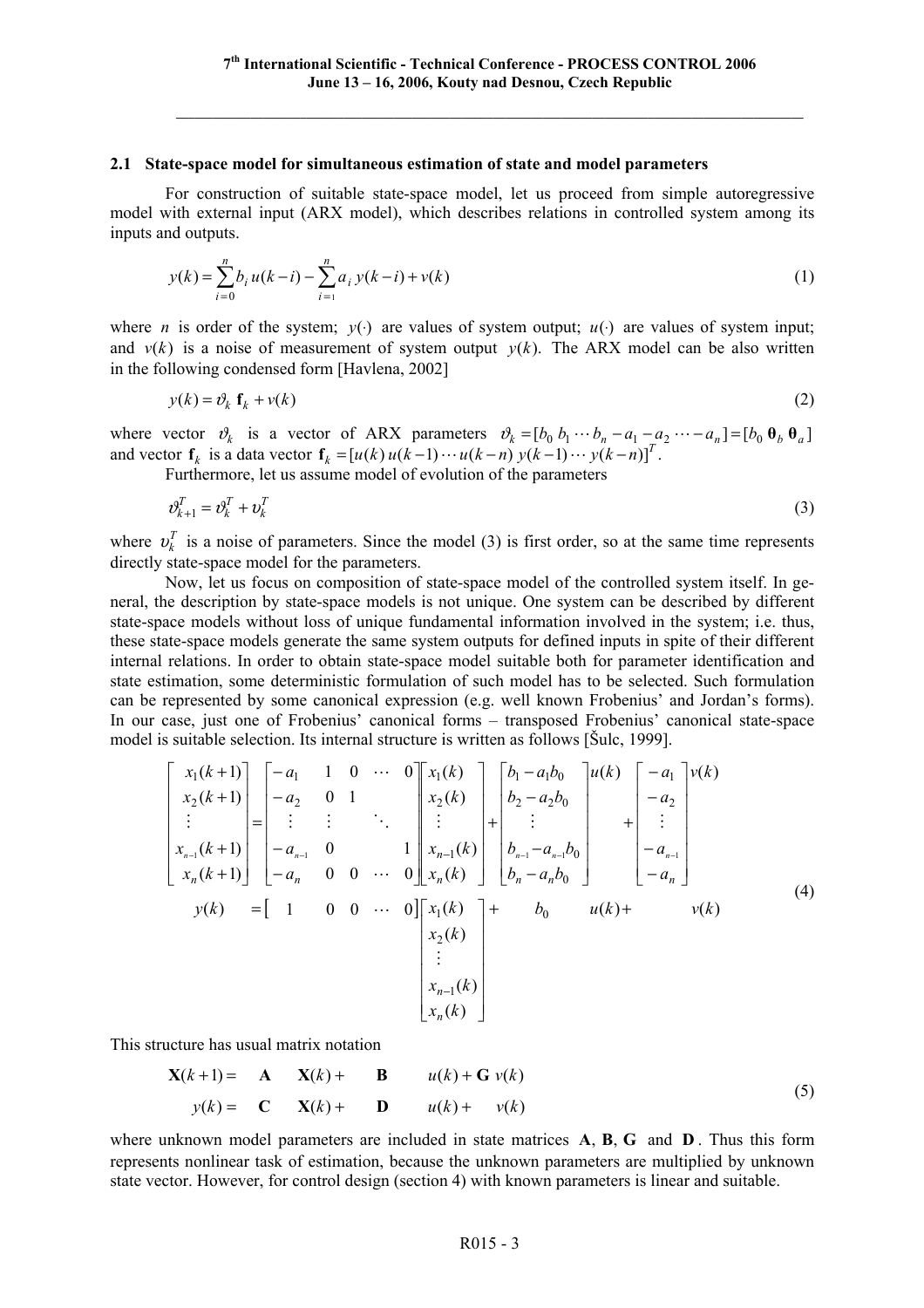Alternative notation with different expression of model parameters indicates possible starting point for searched solution of suitable model for simultaneous estimation [Havlena, 2002].

$$
\mathbf{X}(k+1) = \begin{bmatrix} \mathbf{\theta}_a^T & \mathbf{I}_{n-1} \end{bmatrix} \mathbf{X}(k) + \begin{bmatrix} \mathbf{\theta}_b^T + \mathbf{\theta}_a^T b_0 \end{bmatrix} u(k) + \mathbf{\theta}_a^T v(k)
$$
  
\n
$$
y(k) = \mathbf{C} \mathbf{X}(k) + b_0 \mathbf{u}(k) + v(k)
$$
\n(6)

To provide the estimation of the system state and model parameters, let us analyze both given model of parameter evolution (3) and alternative model (6) describing the system behavior (system dynamics). As was mentioned, model (3) has directly suitable state-space form and from estimation point of view is linear. This model is determined for parameters, which are either constant or slightly changeable. Furthermore, their linear character is assumed. The model (6) is linear for state  $X(k)$ , but it is not linear simultaneously for both state  $\mathbf{X}(k)$  and parameters  $v_k = [b_0 \theta_b \theta_a]$ . However, due to a notation, the model (6) can be transformed to a linear relation for state and parameters according to following expressions:

$$
\mathbf{X}(k+1) = \begin{bmatrix} \mathbf{0} & \mathbf{I}_{n-1} \end{bmatrix} \mathbf{X}(k) + u(k)\mathbf{\theta}_b^T + \left( \frac{\mathbf{C}\mathbf{X}(k) + b_0 u(k) + v(k)}{y(k)} \right) \mathbf{\theta}_a^T
$$
  
\n
$$
y(k) = \mathbf{C} \quad \mathbf{X}(k) + b_0 \quad u(k) + v(k)
$$
  
\n
$$
\mathbf{X}(k+1) = \begin{bmatrix} \mathbf{0} & \mathbf{I}_{n-1} \end{bmatrix} \mathbf{X}(k) + u(k)\mathbf{\theta}_b^T + y(k)\mathbf{\theta}_a^T
$$
  
\n
$$
y(k) = \mathbf{C} \quad \mathbf{X}(k) + b_0 u(k) + v(k)
$$
  
\n
$$
\mathbf{X}(k+1) = \begin{bmatrix} \mathbf{0} & \mathbf{I}_{n-1} \end{bmatrix} \mathbf{X}(k) + \begin{bmatrix} \mathbf{0} & u(k) \end{bmatrix} \mathbf{V}(k) \mathbf{I} \quad \mathbf{V}(k) \mathbf{I} \quad \mathbf{I} \quad \mathbf{I}_{n-1} \tag{7}
$$

$$
\mathbf{X}(k+1) = \underbrace{\begin{bmatrix} \mathbf{0} & \mathbf{I}_{n-1} \\ \mathbf{0} & \mathbf{0} \end{bmatrix}}_{\mathbf{A}} \mathbf{X}(k) + \underbrace{\begin{bmatrix} \mathbf{0}, u(k) \mathbf{I}_n, y(k) \mathbf{I}_n \end{bmatrix}}_{\mathbf{H}} \begin{bmatrix} b_0 \\ \mathbf{0}_b^T \\ \mathbf{0}_a^T \end{bmatrix}
$$
\n
$$
y(k) = \mathbf{C} \mathbf{X}(k) + b_0 u(k) + v(k)
$$
\n(8)

The transformed model (8) is already linear both for state and for parameters. In it, there is a changed state matrix  $\tilde{A}$  and new matrix  $H$ , which contains partly current control action  $u(k)$  and currently measured system output  $y(k)$ . In view of parameters, the matrix **H** is also state matrix for parameters labeled as new states of the considered system. Assuming this interpretation, it is possible to write complete state-space model for simultaneous estimation of system state and model parameters:

$$
\mathbf{X}(k+1) = \tilde{\mathbf{A}} \qquad \mathbf{X}(k) + \qquad \mathbf{H} \qquad \vartheta^{T}(k)
$$
\n
$$
\vartheta^{T}(k+1) = \mathbf{0} \qquad \mathbf{X}(k) + \mathbf{I}_{2n} \qquad \vartheta^{T}(k) + \mathbf{I}_{2n} \qquad \vartheta^{T}(k) + \mathbf{I}_{2n} \qquad \vartheta^{T}(k)
$$
\n
$$
y(k) = \mathbf{C} \qquad \mathbf{X}(k) + \mathbf{0} \qquad \vartheta^{T}(k) + \mathbf{D} \qquad u(k) + v(k)
$$
\n
$$
\begin{bmatrix} \mathbf{X}(k+1) \\ \vartheta^{T}(k+1) \end{bmatrix} = \begin{bmatrix} \tilde{\mathbf{A}} & \mathbf{H} \\ \mathbf{0} & \mathbf{I}_{2n} \end{bmatrix} \begin{bmatrix} \mathbf{X}(k) \\ \vartheta^{T}(k) \end{bmatrix} + \begin{bmatrix} \mathbf{I}_{n} & \mathbf{0} \\ \mathbf{0} & \mathbf{I}_{2n} \end{bmatrix} \begin{bmatrix} \mathbf{0} \\ \vartheta^{T}(k) \end{bmatrix}
$$
\n
$$
y(k) = \begin{bmatrix} \mathbf{C} & \mathbf{0} \\ \vartheta^{T}(k) \end{bmatrix} \begin{bmatrix} \mathbf{X}(k) \\ \vartheta^{T}(k) \end{bmatrix} + \mathbf{D} + u(k) + v(k)
$$
\n
$$
i.e. \qquad \mathbf{X}(k+1) = \mathbf{A}_{k} \qquad \mathbf{X}(k) + \mathbf{G}_{k} \qquad \mathbf{w}(k)
$$
\n(10)

This model is initial form for the estimation by Kalman filter, which will be outlined in section 3.

 $y(k) = C_k$   $X(k) + D_k$   $u(k) + v(k)$ 

 $\mathbf{C}_k$  **X(k)** +  $\mathbf{D}_k$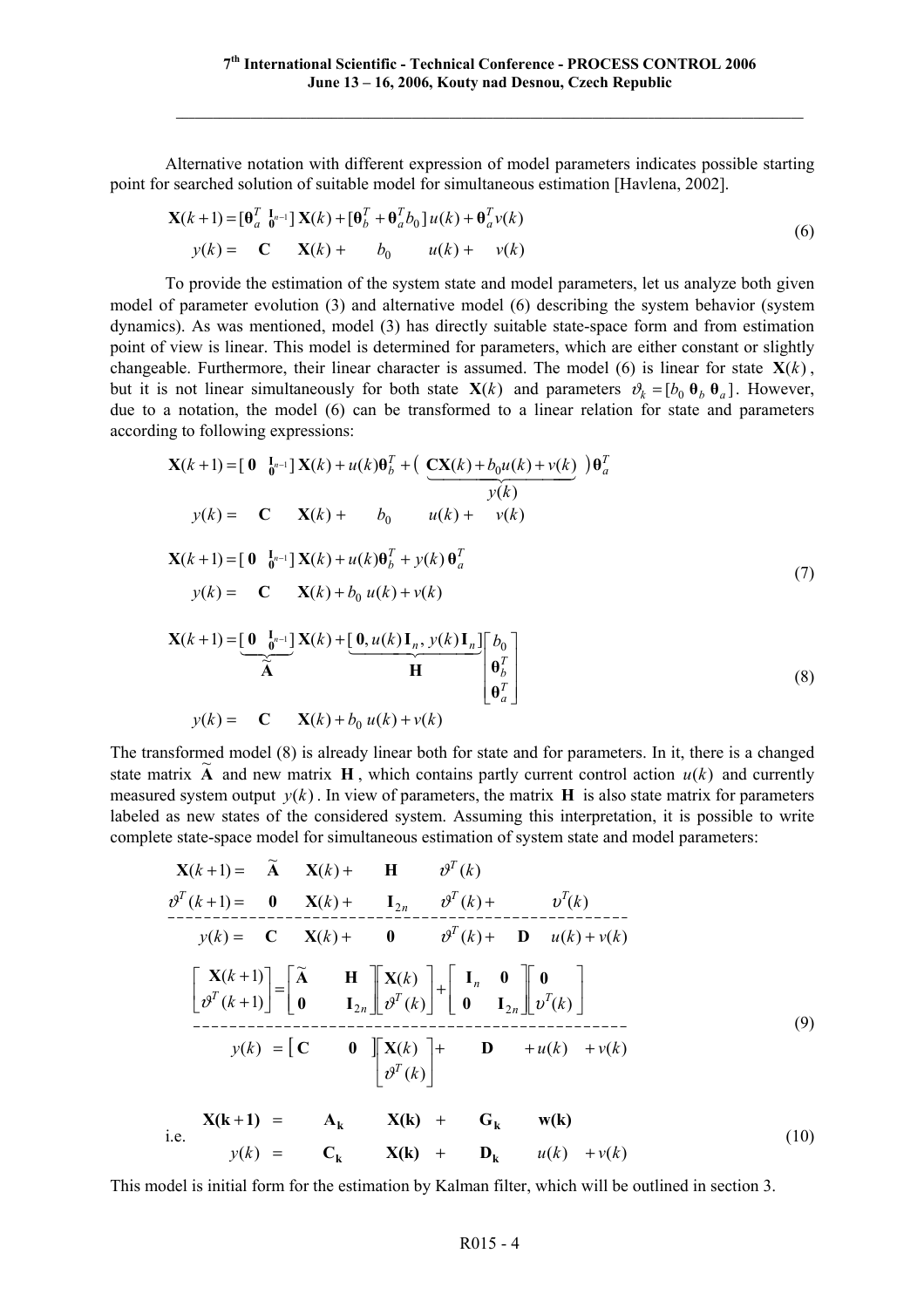#### **2.2 State-space model composition on the basis of mathematical-physical analysis**

Different question is, if the system e.g. mechanical system (robot etc.) was thoroughly mapped via mathematical-physical analysis. To explain this situation, let us consider e.g. model of planar parallel robot, where the mathematical-physical analysis was realized. Such system – robot structure – generally represents multi-body system with multi-inputs and multi-outputs (MIMO systems). The result of the analysis is a model in a form of system of nonlinear differential equations [Stejskal, 1996]

$$
\ddot{\mathbf{y}} = \mathbf{f}(\mathbf{y}, \dot{\mathbf{y}}) + \mathbf{g}(\mathbf{y})\mathbf{u}
$$
 (11)

Its nonlinearity can consist e.g. in presence of goniometric functions of the robot geometry or in considering of passive force effects and suchlike. The system (11) can be written in state-space form (12)

$$
\dot{\mathbf{X}} = \mathbf{f}(\mathbf{X}) + \mathbf{g}(\mathbf{X})\mathbf{u}, \quad \mathbf{X} = [\mathbf{y}, \dot{\mathbf{y}}]^T
$$
  
\n
$$
\mathbf{y} = \mathbf{h}\mathbf{X}
$$
 (12)

which should be linearized [Belda, 2005b] for state estimation and control design as follows

$$
\dot{\mathbf{X}} = \mathbf{A}(\mathbf{X})\mathbf{X} + \mathbf{g}(\mathbf{X})\mathbf{u}
$$
  
\n
$$
\mathbf{y} = \mathbf{h} \quad \mathbf{X}
$$
\n(13)

and subsequently discretized for discrete realization

$$
\mathbf{X}(k+1) = \mathbf{A}_k \mathbf{X}(k) + \mathbf{B}_k \mathbf{u}(k)
$$
  
\n
$$
\mathbf{y}(k) = \mathbf{C}_k \mathbf{X}(k)
$$
\n(14)

This model is again initial form not only for the estimation by Kalman filter (outlined in section 3), but also for control design using generalized predictive control strategy (section 4).

# **3 PRINCIPLES OF ESTIMATION VIA KALMAN FILTER IN SQUARE-ROOTS (GENERAL OBSERVER WITH KALMAN GAIN)**

This section provides brief outline, how to obtain optimal gain for the observer either only for single state-space estimation or for simultaneous estimation of state and model parameters. It is assumed, that the effort is not to search for steady-state solution (as e.g. solution in MATLAB), but search for variable solution corresponding to current system state and parameters.

Let us start with several assumptions. At first, let us suppose that appropriate values of system outputs  $y(k)$  are measured and values of control actions  $u(k)$  are used directly from their computation at corresponding time instant (see Figure 1).

To derive the algorithm for Kalman gain, let us precede from defined linear state-space models (10) and (14) renewed in (15) [Anderson, 1979].

$$
\mathbf{X}(\mathbf{k} + \mathbf{1}) = \mathbf{A}_{\mathbf{k}} \mathbf{X}(\mathbf{k}) + \mathbf{G}_{\mathbf{k}} \mathbf{w}(\mathbf{k}) \qquad \mathbf{X}(k+1) = \mathbf{A}_{k} \mathbf{X}(k) + \mathbf{B}_{k} \mathbf{u}(k) + \mathbf{G}_{k} \mathbf{w}(k)
$$
  
\n
$$
y(k) = \mathbf{C}_{\mathbf{k}} \mathbf{X}(\mathbf{k}) + \mathbf{D}_{\mathbf{k}} u(k) + v(k) \qquad \mathbf{y}(k) = \mathbf{C}_{k} \mathbf{X}(k) + \mathbf{v}(k)
$$
\n(15)

In the left model, the state vector  $X(k+1)$  includes real state of the system and its parameters. The right model assumes that parameters (elements of  $A_k$ ,  $B_k$ ,  $G_k$  and  $C_k$ ) are known, therefore the vector  $\mathbf{X}(k+1)$  represents only real system state.

Moreover, this model is extended via noise components following from reality of measurement; i.e. the model (14) from mathematical-physical analysis was deterministic, but the right model (15) includes already stochastic components (noises).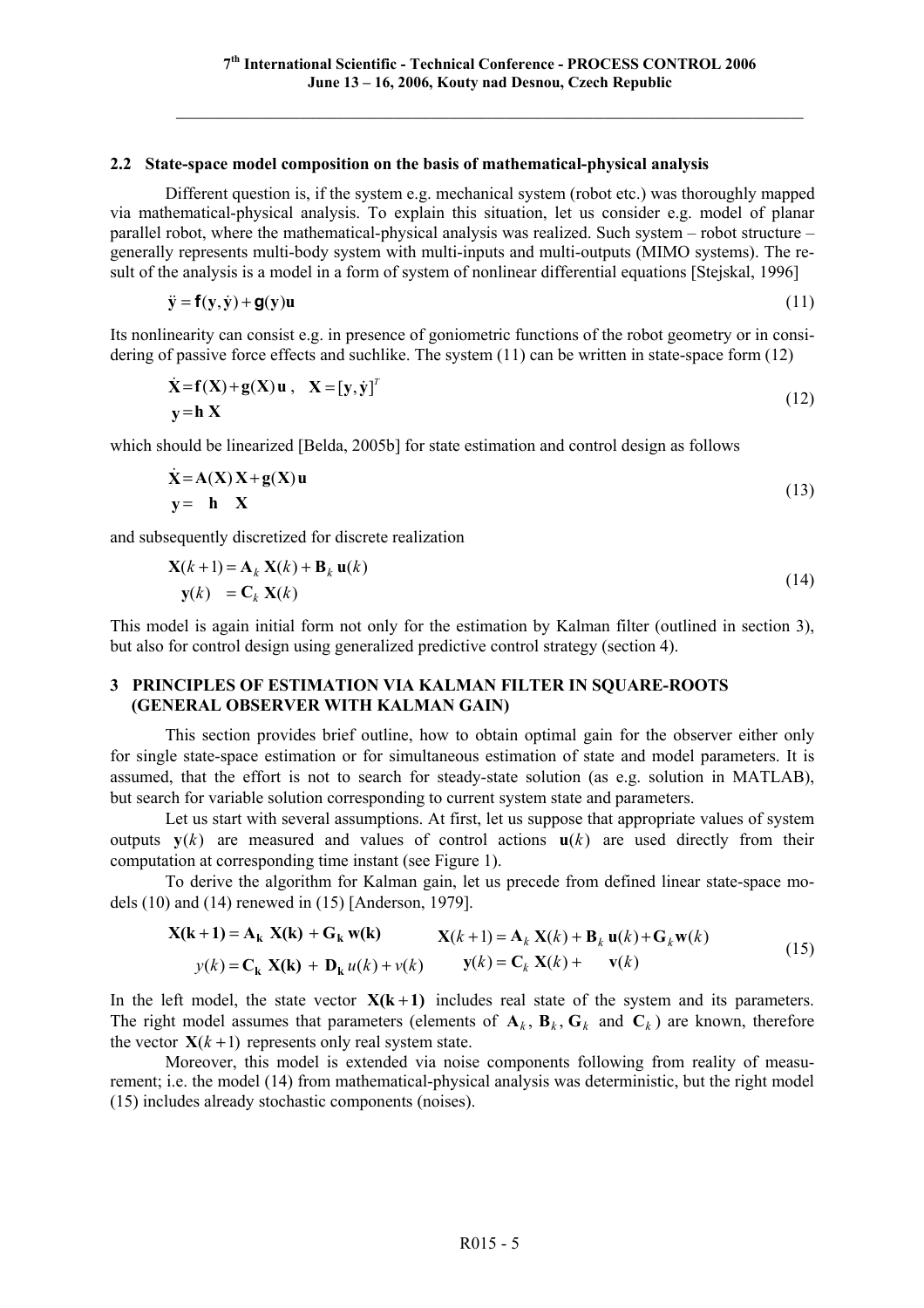The both models in (15) can be expressed by one general sufficient model.

$$
\mathbf{X}(k+1) = \mathbf{A}_k \mathbf{X}(k) + \mathbf{B}_k \mathbf{u}(k) + \mathbf{G}_k \mathbf{w}(k)
$$
  
\n
$$
\mathbf{y}(k) = \mathbf{C}_k \mathbf{X}(k) + \mathbf{D}_k \mathbf{u}(k) + \mathbf{v}(k)
$$
\n(16)

where the matrices  $\mathbf{B}_k$  and  $\mathbf{D}_k$  are omitted from gain computation. They do not influence computation of the gain. Moreover, the left model (15) has no matrix  $\mathbf{B}_k$  and in the both models (15), direct feed-through matrix  $\mathbf{D}_k$  is assumed to be zero (see assumption of the time arrangement in section 2).  $G_k$  is a gain matrix of state noise;  $w(k)$  is a state noise and  $v(k)$  is output noise.

Furthermore, let us define presumptive properties of all terms in the model (16). The noises are assumed to be white, mutually independent and normally distributed  $\mathcal{N}$  (mean, covarinace) with zero means and known positive definite covariances

$$
\mathbf{Q}_k = E(\mathbf{w}(k) \mathbf{w}^T(k)), \ \mathbf{R}_k = E(\mathbf{v}(k) \mathbf{v}^T(k)), \ \left(\mathbf{V}_k = E(\mathbf{v}^T(k) \mathbf{v}(k))\right)
$$
  
\n
$$
p(\mathbf{w}(k+1) | \mathbf{X}(k), \mathbf{u}(k), \mathbf{y}(k), \mathbf{w}(k)) \sim \mathcal{N}(\mathbf{0}, \mathbf{Q}_k)
$$
  
\n
$$
p(\mathbf{v}(k) | \mathbf{X}(k), \mathbf{u}(k)) = p(\mathbf{v}(k)) \sim \mathcal{N}(\mathbf{0}, \mathbf{R}_k)
$$
\n(17)

where  $E(a)$  is a mean of *a* and  $p(a|b)$  means probability density of *a* conditioned by *b*.

Finally, the state-space model (16) and distributions (17) define transformation between  $\mathbf{w}(k)$ and  $X(k+1)$  and similarly between  $y(k)$  and  $y(k)$  for given  $X(k)$  and  $y(k)$ 

$$
p(\mathbf{X}(k+1) | \mathbf{X}(k), \mathbf{u}(k), \mathbf{y}(k), \mathbf{w}(k)) \sim \mathcal{N}(\mathbf{A}_k \mathbf{X}(k) + \mathbf{B}_k \mathbf{u}(k), \mathbf{G}_k \mathbf{Q}_k \mathbf{G}_k^T)
$$
(18)

$$
p(\mathbf{y}(k) | \mathbf{X}(k), \mathbf{u}(k), \mathbf{v}(k)) \sim \mathcal{N}(\mathbf{C}_k \mathbf{X}(k) + \mathbf{D}_k \mathbf{u}(k), \mathbf{R}_k)
$$
\n(19)

The Kalman gain is designed, that estimation of  $\hat{\mathbf{X}}$  was being the best in the sense of the minimum of error covariance – estimation given by minimum of variance estimates [Billings, 1980]

trace 
$$
E((\mathbf{X} - \hat{\mathbf{X}})(\mathbf{X} - \hat{\mathbf{X}})^T) \rightarrow \text{minimum}
$$
 (20)

where trace  $E(\cdot)$  is conditional error variance associated with the estimate  $\hat{\mathbf{X}}$  and conditional mean estimate minimizes this error variance. Finally, **X** is a random state vector. Suppose that the vector **X** is estimated from measurement – a random vector **Y** with mean value  $\overline{\mathbf{v}}$ .

Furthermore let us suppose, that **X** and **Y** are random vectors with mean values  $\overline{X}$  and  $\overline{y}$ and conditional probability density of normal distribution

$$
\sum = \begin{bmatrix} \sum yy & \sum yx \\ \sum xy & \sum xx \end{bmatrix}
$$
 (21)

where the covariances  $\Sigma$  and  $\Sigma$  *yy* have to be nonsingular and  $\Sigma$  is symmetric. Then the conditional probability density of vector **X** conditioned by **Y** is probability density of normal distribution

$$
p_{\mathbf{X}|\mathbf{Y}}(\mathbf{X}|\mathbf{Y}) = \frac{p_{\mathbf{X}\mathbf{Y}}(\mathbf{X},\mathbf{Y})}{p_{\mathbf{Y}}(\mathbf{Y})} = \frac{1}{(2\pi)^{\frac{N+n}{2}}} e^{-\frac{1}{2}[\mathbf{X}^T - \overline{\mathbf{X}}^T \ \mathbf{Y}^T - \overline{\mathbf{y}}^T] \mathbf{\Sigma}^{-1} \left[\frac{\mathbf{Y} - \overline{\mathbf{X}}}{\mathbf{Y} - \overline{\mathbf{y}}}\right]}{|\mathbf{\Sigma}|^{1/2}} \frac{(2\pi)^{n/2} |\mathbf{\Sigma}_{yy}|^{1/2}}{e^{-\frac{1}{2}(\mathbf{Y}^T - \overline{\mathbf{y}}^T) \mathbf{\Sigma}^{-1} \mathbf{y} (\mathbf{Y} - \overline{\mathbf{y}})}} =
$$
\n
$$
= \frac{1}{(2\pi)^{\frac{N}{2}}} e^{-\frac{1}{2}(\mathbf{X}^T - \hat{\mathbf{X}}^T)(\mathbf{\Sigma}_{xx} - \mathbf{\Sigma}_{xy} \mathbf{\Sigma}^{-1} \mathbf{y} \mathbf{\Sigma}_{yx})(\mathbf{X} - \hat{\mathbf{X}})}{|\mathbf{\Sigma}_{xx} - \mathbf{\Sigma}_{xy} \mathbf{\Sigma}^{-1} \mathbf{y} \mathbf{\Sigma}_{yx}|^{1/2}}, \text{ where } n \text{ is a number of outputs and } N \text{ is a dimension of the state}
$$
\n(22)

with  $\hat{\mathbf{X}}(\mathbf{Y}) = E(\mathbf{X} | \mathbf{Y}) = \overline{\mathbf{X}} + \Sigma xy \Sigma^{-1} yy (\mathbf{Y} - \overline{\mathbf{y}})$ , and covariance  $\Sigma(\mathbf{X} | \mathbf{Y}) = \Sigma xx - \Sigma xy \Sigma^{-1} yy \Sigma yx$  (23)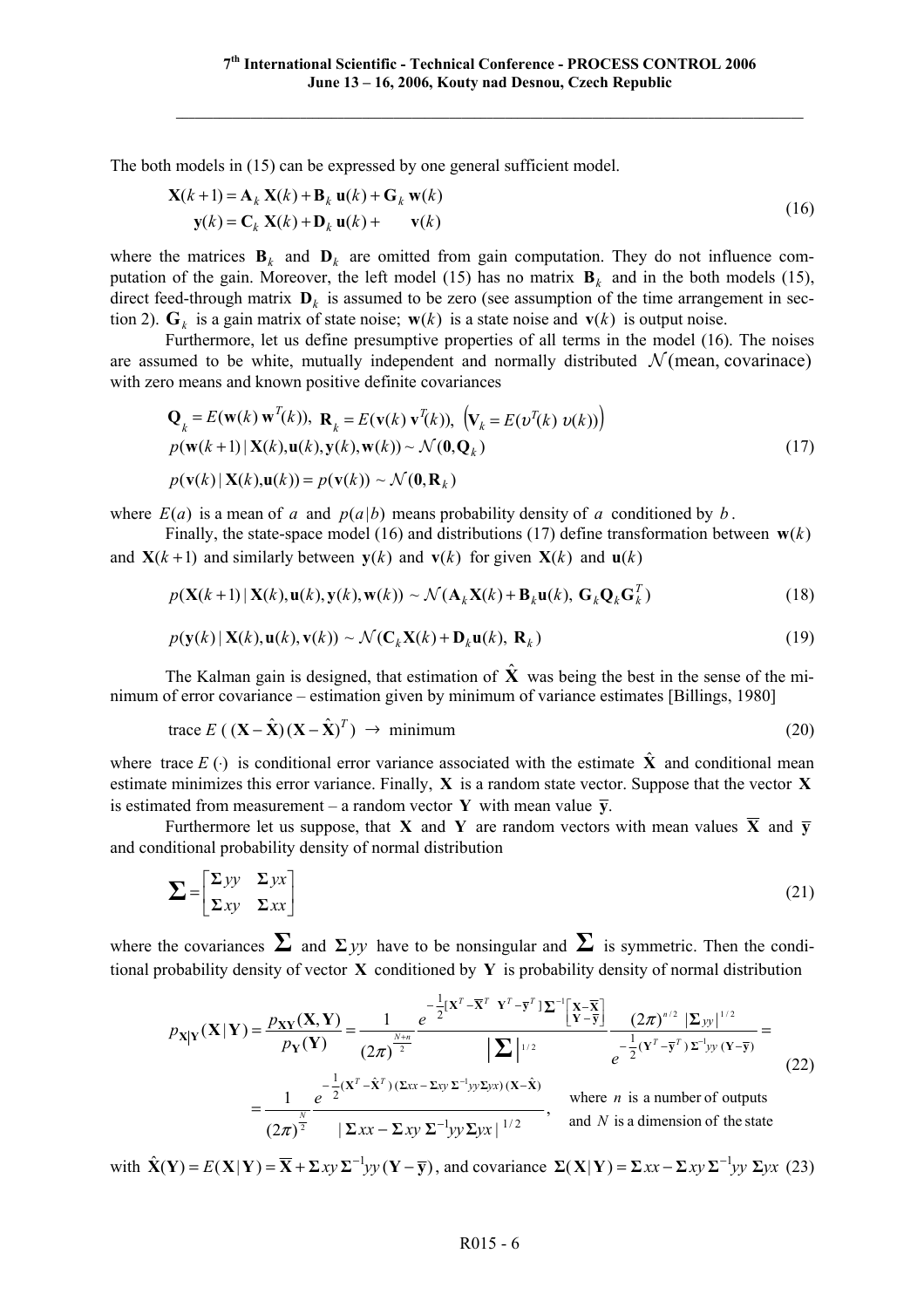Due to the assumption of normal distribution, only statistics (mean and covariance) of this distribution are needed to be evaluated. Now, let us directly start with outline of effective computation of gain in square-root form by analysis of marginal covariance matrices of joint covariance  $(21)$ 

$$
\Sigma xx = E((\mathbf{X}(k) - \hat{\mathbf{X}}(k, k-1))(\mathbf{X}(k) - \hat{\mathbf{X}}(k, k-1))^T | \cdot) = \Sigma(k, k-1)
$$
  
\n
$$
\Sigma yy = E((\mathbf{y}(k) - \hat{\mathbf{y}}(k))(\mathbf{y}(k) - \hat{\mathbf{y}}(k))^T | \cdot) = \mathbf{R}_k + \mathbf{C}_k \Sigma(k, k-1) \mathbf{C}_k^T
$$
  
\n
$$
\Sigma xy = E((\mathbf{X}(k) - \hat{\mathbf{X}}(k, k-1))(\mathbf{y}(k) - \hat{\mathbf{y}}(k))^T | \cdot) = \Sigma(k, k-1) \mathbf{C}_k^T
$$
  
\n
$$
\Sigma yx = (\Sigma xy)^T = \mathbf{C}_k \Sigma(k, k-1)
$$
\n(24)

$$
\sum k, k = \begin{bmatrix} \sum yy & \sum yx \\ \sum xy & \sum xx \end{bmatrix} = \begin{bmatrix} \mathbf{R}_k + \mathbf{C}_k \sum (k, k-1) \mathbf{C}_k^T & \mathbf{C}_k \sum (k, k-1) \\ \sum (k, k-1) \mathbf{C}_k^T & \sum (k, k-1) \end{bmatrix} \tag{25}
$$

To obtain directly one single update of (25) (update of measurement and time) with determination of searched Kalman gain, let us define predicted expression of joint covariance [Belda, 2005a]

$$
\sum_{k+1,k} E\left[\begin{bmatrix} \mathbf{y}_{(k+1)} - \hat{\mathbf{y}}_{(k+1)} \\ \mathbf{X}_{(k+1)} - \hat{\mathbf{X}}_{(k+1)} \end{bmatrix} \begin{bmatrix} \mathbf{y}^{T_{(k+1)}} - \hat{\mathbf{y}}^{T_{(k+1)}} & \mathbf{X}^{T_{(k+1)}} - \hat{\mathbf{X}}^{T_{(k+1)}} \end{bmatrix} \right] = \begin{bmatrix} \mathbf{R} + \mathbf{C} (\mathbf{A} \Sigma \mathbf{A}^{T} + \mathbf{G} \mathbf{Q} \mathbf{G}^{T}) \mathbf{C}^{T} & \mathbf{C} (\mathbf{A} \Sigma \mathbf{A}^{T} + \mathbf{G} \mathbf{Q} \mathbf{G}^{T}) \\ (\mathbf{A} \Sigma \mathbf{A}^{T} + \mathbf{G} \mathbf{Q} \mathbf{G}^{T}) \mathbf{C}^{T} & \mathbf{A} \Sigma \mathbf{A}^{T} + \mathbf{G} \mathbf{Q} \mathbf{G}^{T} \end{bmatrix}_{k} \tag{26}
$$

which can be decomposed as follows

$$
\sum_{k+1,k} = \begin{bmatrix} \mathbf{R}_r \ \mathbf{R}_r^T + \mathbf{C} \left( \mathbf{A} \mathbf{S} \mathbf{S}^T \mathbf{A}^T + \mathbf{G} \mathbf{Q}_r \mathbf{Q}_r^T \mathbf{G}^T \right) \mathbf{C}^T & \mathbf{C} \left( \mathbf{A} \mathbf{S} \mathbf{S}^T \mathbf{A}^T + \mathbf{G} \mathbf{Q}_r \mathbf{Q}_r^T \mathbf{G}^T \right) \\ \mathbf{A} \mathbf{S} \mathbf{S}^T \mathbf{A}^T + \mathbf{G} \mathbf{Q}_r \mathbf{Q}_r^T \mathbf{G}^T \mathbf{C}^T & \mathbf{A} \mathbf{S} \mathbf{S}^T \mathbf{A}^T + \mathbf{G} \mathbf{Q}_r \mathbf{Q}_r^T \mathbf{G}^T \end{bmatrix}_k = \begin{bmatrix} \mathbf{R}_r & \mathbf{C} \mathbf{A} \mathbf{S} & \mathbf{C} \mathbf{G} \mathbf{Q}_r \\ \mathbf{0} & \mathbf{A} \mathbf{S} & \mathbf{G} \mathbf{Q}_r \end{bmatrix}_k \begin{bmatrix} \mathbf{R}_r^T & \mathbf{0} \\ \mathbf{S}^T \mathbf{A}^T \mathbf{C}^T & \mathbf{S}^T \mathbf{A}^T \\ \mathbf{Q}_r^T \mathbf{G}^T \mathbf{C}^T & \mathbf{Q}_r^T \mathbf{G}^T \end{bmatrix}_k = \left( \sum_{k=1, k} \sum_{k=1, k} \right) \left( \sum_{k=1, k} \sum_{k=1, k} \sum_{k=1, k} \sum_{k=1, k} \sum_{k=1, k=1} \sum_{k=1, k=1} \sum_{k=1, k=1} \sum_{k=1, k=1} \sum_{k=1, k=1} \sum_{k=1, k=1} \sum_{k=1, k=1} \sum_{k=1, k=1} \sum_{k=1, k=1} \sum_{k=1, k=1} \sum_{k=1, k=1} \sum_{k=1, k=1} \sum_{k=1, k=1} \sum_{k=1, k=1}
$$

where **R**<sub>*r*</sub>, **Q**<sub>*r*</sub> and **S** are square-roots of mutual covariances  $E(vv^T)$ ,  $E(ww^T)$  and  $\Sigma = SS^T$ . Then, by orthogonal-triangular decomposition [Golub, 1989], the upper triangular matrix is obtained, from which the Kalman gain is possible to compute

$$
\mathbf{Q}_{\text{orig}}^T \left( \mathbf{\Sigma}_{k+1,k}^{\frac{1}{2}} \right)^T = \mathbf{Q}_{\text{orig}}^T \begin{bmatrix} \mathbf{R}_r^T & \mathbf{0} \\ \mathbf{S}_r^T \mathbf{A}_r^T \mathbf{C}_r^T & \mathbf{S}_r^T \mathbf{A}_r^T \\ \mathbf{Q}_r^T \mathbf{G}_r^T \mathbf{C}_r^T & \mathbf{Q}_r^T \mathbf{G}_r^T \end{bmatrix}_k = \begin{bmatrix} \left(i n v\right)^T & \left(\mathbf{k}\right)^T \\ \mathbf{0} & \mathbf{\overline{S}}^T \\ \mathbf{0} & \mathbf{0} \end{bmatrix}_k \tag{28}
$$

where  $\overline{S}_k^T$  represents new estimation of square-root  $S_{k+1,k}$ , which is used in next time instant. Searched Kalman gain with state-space observer is defined as follows [Anderson, 1979]

$$
\mathbf{K}_{k} = ((inv)^{-1} \mathbf{k})^{T} |_{k} \left( = \begin{bmatrix} \mathbf{K}_{\mathbf{x}_{k}} \\ \mathbf{K}_{\vartheta_{k}} \end{bmatrix}, e(k) = y(k) - \mathbf{C}_{k} \hat{\mathbf{X}}(\mathbf{k}, \mathbf{k} - 1) \right)
$$
(29)  

$$
\hat{\mathbf{X}}(k, k) = \hat{\mathbf{X}}(k, k - 1) + \mathbf{K}_{k} \left( \mathbf{y}(k) - \mathbf{C}_{k} \hat{\mathbf{X}}(k, k - 1) \right), \quad \hat{\mathbf{X}}(k + 1, k) = \mathbf{A}_{k} \hat{\mathbf{X}}(k, k) + \mathbf{B}_{k} \mathbf{u}(k)
$$

(for simultaneous estimation:  $\hat{\mathbf{X}}_{(k,k)} = \hat{\mathbf{X}}_{(k,k-1)} + \mathbf{K}_{\mathbf{X}_k} e(k), \ \hat{\mathbf{v}}_{(k,k)} = \hat{\mathbf{v}}_{(k,k-1)} + \mathbf{K}_{\mathbf{v}_k} e(k)$ ) (30)

The indicated procedure is repeated in each time step for current state with appropriate matrices.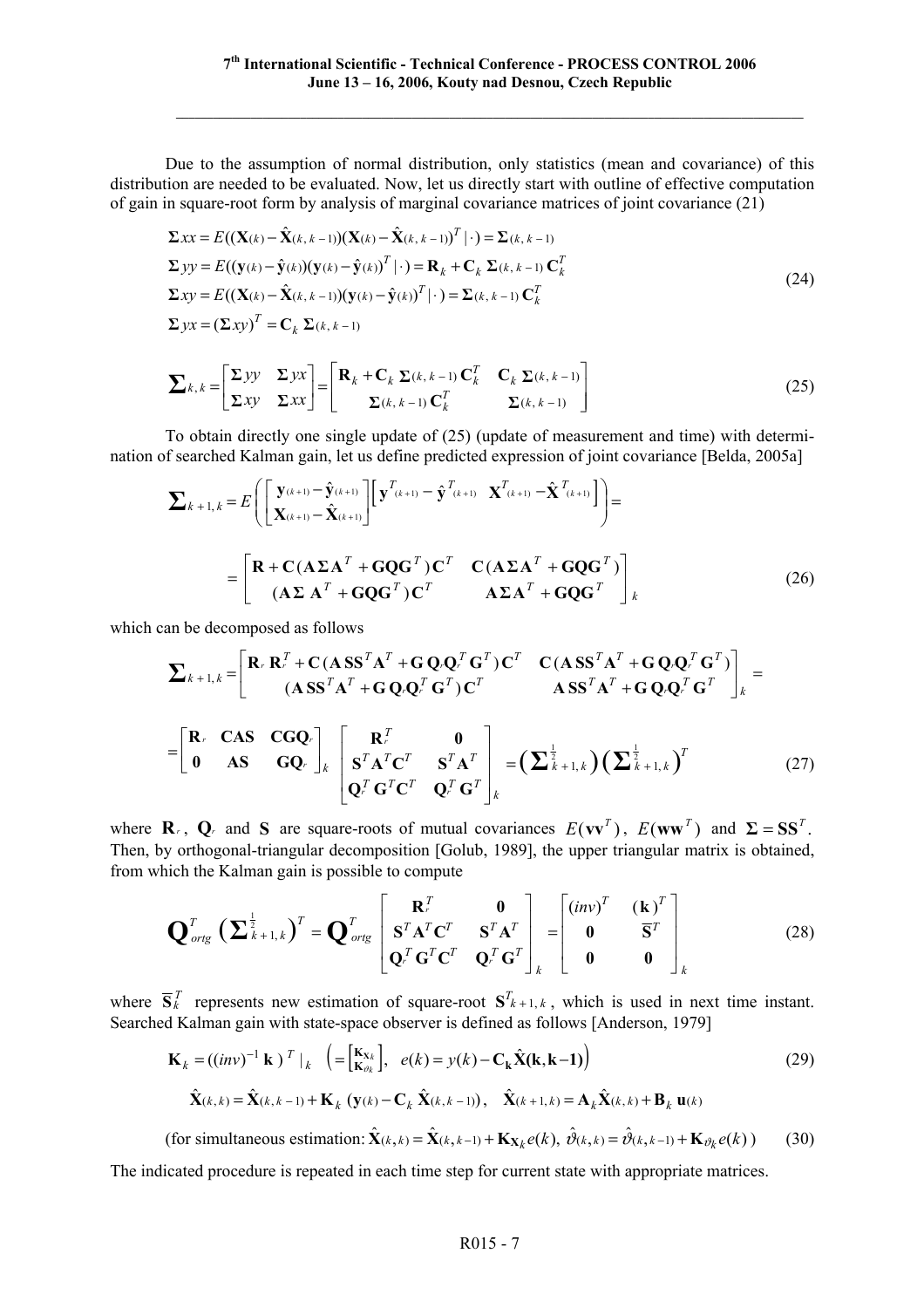# **4 ALGORITHMS OF PREDICTIVE CONTROL**

Predictive control is a multi step approach, combining feedforward and feedback control design [Ordys, 1993]. Feedforward is represented by predictions based on mathematical model. This part is dominant component of control actions. Feedback from measured outputs, serves for compensation of some bounded model inaccuracies and low external disturbances. The design consists in local minimization of quadratic criterion, in which the predictions from equations of predictions are involved. The minimization is repeated in each time step.

#### **4.1 Equations of predictions**

Equations of predictions form the basis of derivation of control actions. Their form determines character of predictive algorithms [Belda, 2005a]:

- algorithms generating full values of control
- algorithms generating increments of control (incremental algorithms).

The both types lead on repetitive insertion of appropriate model. In our case, linear discrete state-space model is considered. Let us firstly present basic algorithm and then algorithm considering nonlinearities, as mentioned in the first section.

● Basic algorithm generating full values of control

Let us consider directly already introduced linear discrete state-space model

$$
\mathbf{X}(k+1) = \mathbf{A}_k \mathbf{X}(k) + \mathbf{B}_k \mathbf{u}(k)
$$
  
\n
$$
\mathbf{y}(k) = \mathbf{C}_k \mathbf{X}(k) + \mathbf{D}_k \mathbf{u}(k)
$$
 (31)

The model maps interval of one sampling period. Principle of equations of predictions is expression (prediction) of future values of outputs **y** from current measured state  $X(k)$  as follows

$$
y(k) = C X(k)
$$
  
\n
$$
\hat{X}(k+1) = A X(k) + B u(k)
$$
  
\n
$$
\hat{y}(k+1) = CA X(k) + C B u(k)
$$
  
\n
$$
\vdots \qquad \vdots
$$
  
\n
$$
\hat{X}(k+N) = A^{N} X(k) + A^{N-1} B u(k) + \cdots + B u(k+N-1)
$$
  
\n
$$
\hat{y}(k+N) = CA^{N} X(k) + CA^{N-1} B u(k) + \cdots + CB u(k+N-1)
$$
\n(32)

Equation (32) can be usefully written in matrix notation

$$
\hat{\mathbf{y}} = \mathbf{f} + \mathbf{G} \mathbf{u}, \quad \hat{\mathbf{y}} = [\hat{\mathbf{y}}(k+1), \quad \hat{\mathbf{y}}(k+2), \quad \hat{\mathbf{y}}(k+3), \quad \cdots, \quad \hat{\mathbf{y}}(k+N)]^T
$$

$$
\mathbf{u} = [\mathbf{u}(k), \quad \mathbf{u}(k+1), \quad \mathbf{u}(k+2), \quad \cdots, \quad \mathbf{u}(k+N-1)]^T
$$

$$
\mathbf{f} = \begin{bmatrix} \mathbf{C}\mathbf{A} \\ \mathbf{C}\mathbf{A}^2 \\ \vdots \\ \mathbf{C}\mathbf{A}^N \end{bmatrix} \mathbf{X}(k) \qquad \mathbf{G} = \begin{bmatrix} \mathbf{C} & \mathbf{B} & \mathbf{0} & \cdots & \mathbf{0} \\ \mathbf{C}\mathbf{A} & \mathbf{B} & \mathbf{C} & \mathbf{B} & \cdots & \vdots \\ \vdots & \vdots & \ddots & \vdots & \vdots \\ \mathbf{C}\mathbf{A}^{N-1}\mathbf{B} & \mathbf{C}\mathbf{A}^{N-2}\mathbf{B} & \cdots & \mathbf{C}\mathbf{B} \end{bmatrix} \tag{33}
$$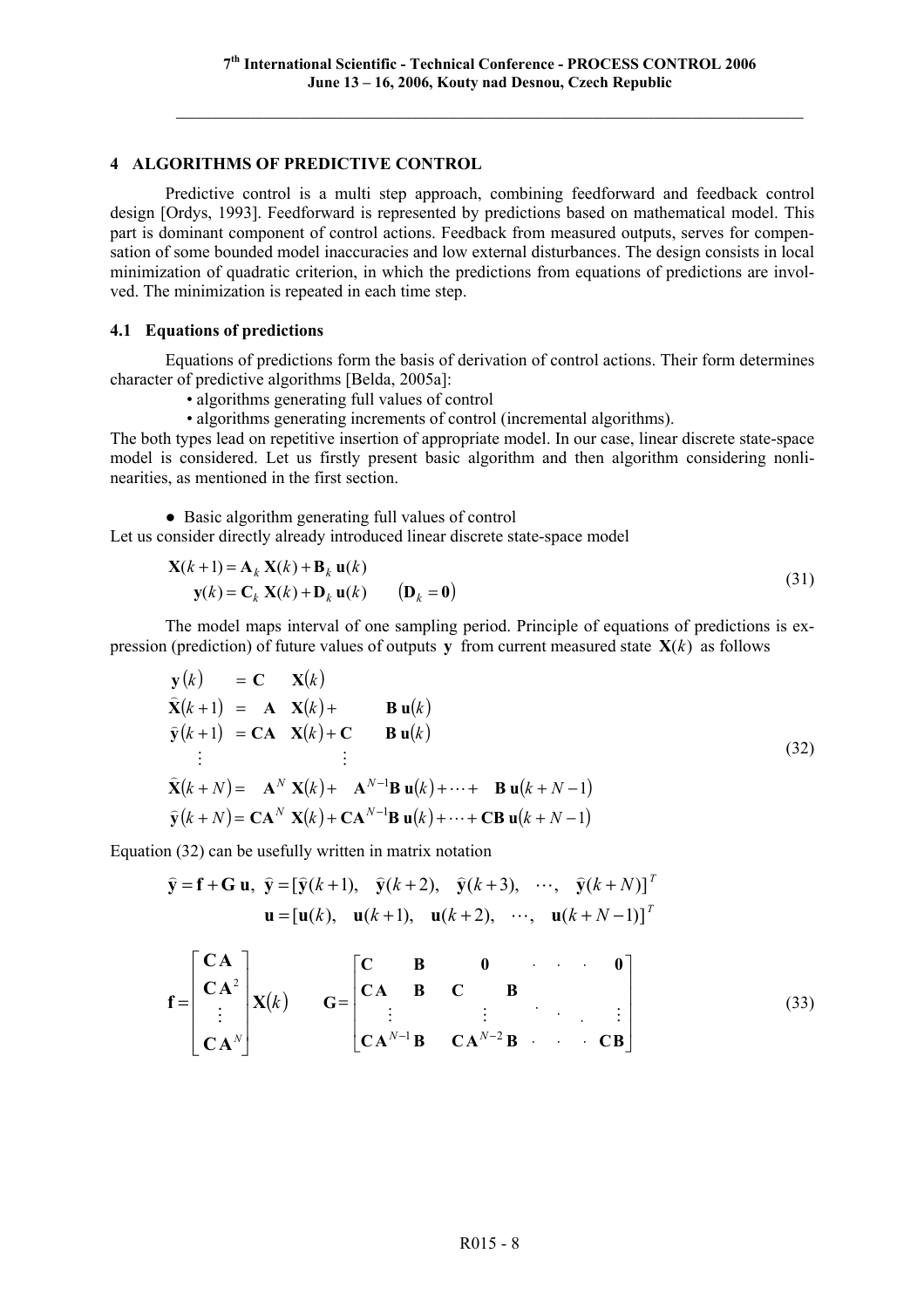• Incremental algorithm with nonlinear prediction

The incremental algorithm with nonlinear prediction is developed to improve accuracy of predicted outputs  $\hat{y}$  by better approximation of nonlinearities of the model (e.g. model of the robot) by specific equations of predictions. The algorithm consists of two cycles as follows from Figure 2.



Figure 2 - Flow diagram of incremental algorithm with nonlinear prediction.

The main cycle represents usual control cycle extended by internal simulative cycle. Internal cycle composes the essential part of the control ( $\mathbf{u}(k)_{sim}$ ) and predicts future values of the system state  $-$  **X**( $k : k + N$ )<sub>sim</sub>. For these operations, the general predictive control algorithm and numerical integration of nonlinear model (function  $f(X) + g(X)u$ ) are used. Obtained values are stored for computations in main cycle. In it, at first, the models determined by states  $\mathbf{X}(k : k + N)_{sim}$  are calculated. Then, they are used for composition of equations of predictions serving for generating of increments of control actions. Finally, the increments are added to actions from internal cycle  $\mathbf{u}(k)$ <sub>cin</sub>. Final control actions  $\mathbf{u}(k)$  are applied to controlled systems.

Now, this generally defined algorithm is prepared for mathematical formulation.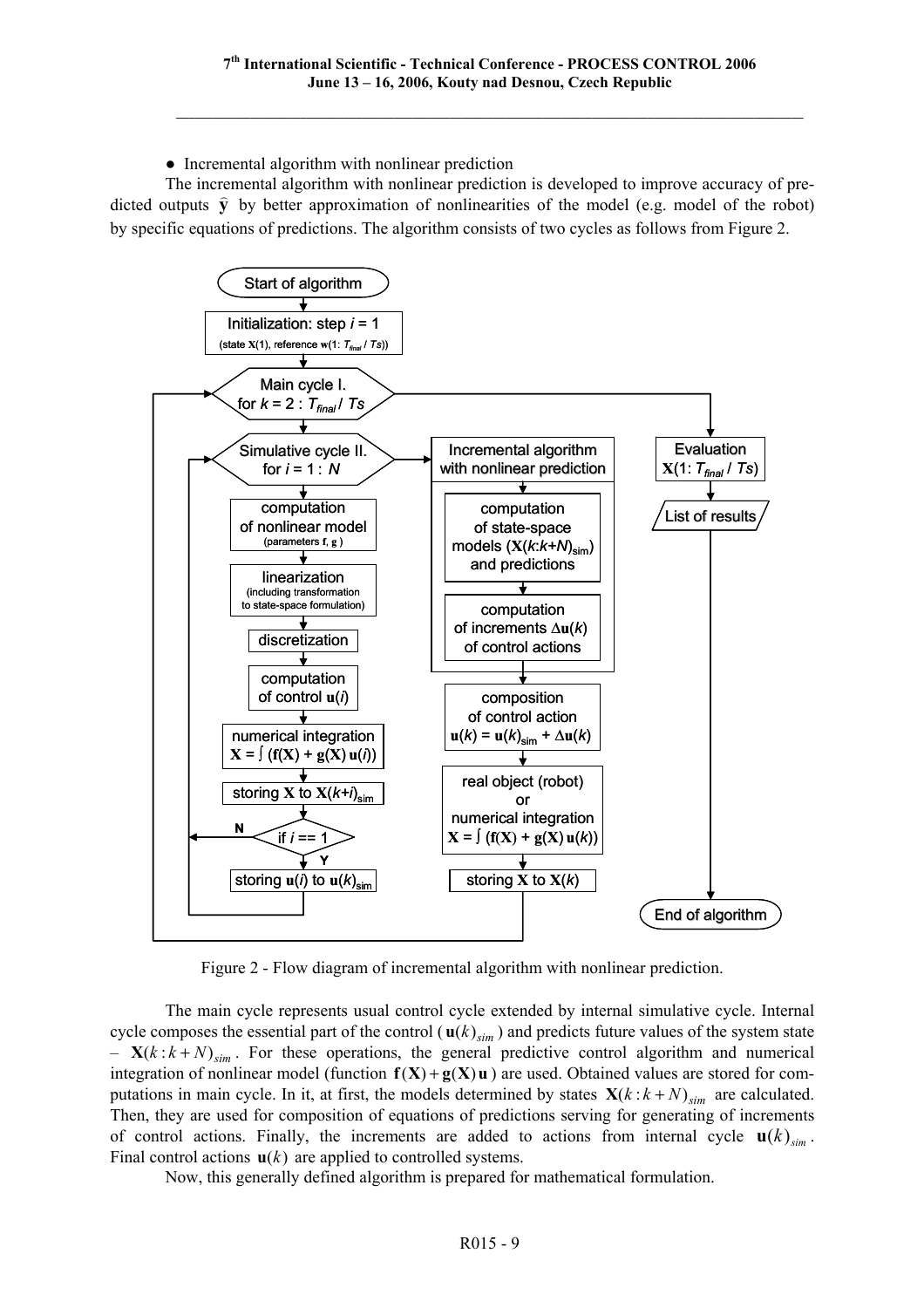In detail, equations of predictions are specified as follows

$$
\mathbf{X}(k+1) = \mathbf{A}(\mathbf{X}(k)) \mathbf{X}(k) + \mathbf{B}(\mathbf{X}(k)) \mathbf{u}(k) \sin(k) + \mathbf{B}(\mathbf{X}(k)) \triangle \mathbf{u}(k)
$$
\n
$$
\Rightarrow \mathbf{X}(k+1) = \mathbf{X}(k+1) \sin(k) + \mathbf{B}(\mathbf{X}(k)) \triangle \mathbf{u}(k)
$$
\n
$$
\Rightarrow \mathbf{X}(k+2) = \mathbf{X}(k+2) \sin(k) + \mathbf{A}(\mathbf{X}(k+1) \sin(k) + \mathbf{B}(\mathbf{X}(k+1) \sin(k)) \triangle \mathbf{u}(k)
$$
\n
$$
\vdots + \mathbf{B}(\mathbf{X}(k+1) \sin(k+1) + \mathbf{B}(\mathbf{X}(k+1) \sin(k)) \triangle \mathbf{u}(k)
$$
\n
$$
\Rightarrow \mathbf{X}(k+N) = \mathbf{X}(k+N) \sin(k) + \mathbf{B}(\mathbf{X}(k+N-1) \sin(k) \triangle \mathbf{u}(k+N-1)
$$
\n(34)

where  $\mathbf{X}(k+1)_{sim}$ ,  $\mathbf{u}(k)_{sim}$  (etc.  $\mathbf{X}(k+i)_{sim}$ ,  $\mathbf{u}(k+i-1)_{sim}$ , 1,…, N) is a state or control action given from pre-simulation in considered receding horizon of incremental control algorithm. The derivation is similar to previous cases – i.e. suitably repetitive substitution for predicted future states and outputs, respectively. However, the structure of equations of predictions is more complex.

$$
\begin{bmatrix}\n\widehat{\mathbf{y}}(k+1) \\
\widehat{\mathbf{y}}(k+2) \\
\vdots \\
\widehat{\mathbf{y}}(k+N)\n\end{bmatrix} =\n\begin{bmatrix}\n\mathbf{C}\mathbf{X}(k+1)_{sim} \\
\mathbf{C}\mathbf{X}(k+2)_{sim} \\
\mathbf{C}\mathbf{X}(k+1)_{sim}\n\end{bmatrix} +\n\begin{bmatrix}\n\mathbf{C}\mathbf{B}(\mathbf{X}(k)) & \cdots & \mathbf{0} \\
\mathbf{C}\mathbf{A}(\mathbf{X}(k+1)_{sim})\mathbf{B}(\mathbf{X}(k)) & \cdots & \mathbf{C}\mathbf{B}(\mathbf{X}(k+1)_{sim})\n\end{bmatrix} \times \begin{bmatrix}\n\mathbf{C}\mathbf{B}(\mathbf{X}(k+1)_{sim}) & \cdots & \mathbf{C}\mathbf{B}(\mathbf{X}(k+N-1)_{sim})\n\end{bmatrix} \times \begin{bmatrix}\n\Delta \mathbf{u}(k) \\
\Delta \mathbf{u}(k+1) \\
\Delta \mathbf{u}(k+N-1)\n\end{bmatrix}
$$
\n(35)

Corresponding matrix notation is expressed by equation (36).

$$
\hat{\mathbf{y}} = \hat{\mathbf{y}}_{sim} + \begin{cases}\n\hat{\mathbf{y}}_{sim} & + \hat{\mathbf{y}} = [\hat{\mathbf{y}}(k+1), \hat{\mathbf{y}}(k+2), \cdots, \hat{\mathbf{y}}(k+N)]^T \\
\Delta \mathbf{u} = [\Delta \mathbf{u}(k), \Delta \mathbf{u}(k+1), \cdots, \Delta \mathbf{u}(k+N-1)]^T\n\end{cases}
$$
\n(36)

This algorithm has integrative character. It improves the actions generated from prior states, which have been predicted in pre-simulation with linear control. The algorithm represents one possible way of nonlinear design of predictive control.

The both ways of predictions: basic and incremental with nonlinear prediction can be formally generalized to one expression

$$
\hat{\mathbf{y}} = \mathbf{f} + \mathbf{G}\mathbf{u} \tag{37}
$$

in that the vector **f** and matrix **G** are composed according to appropriate algorithm.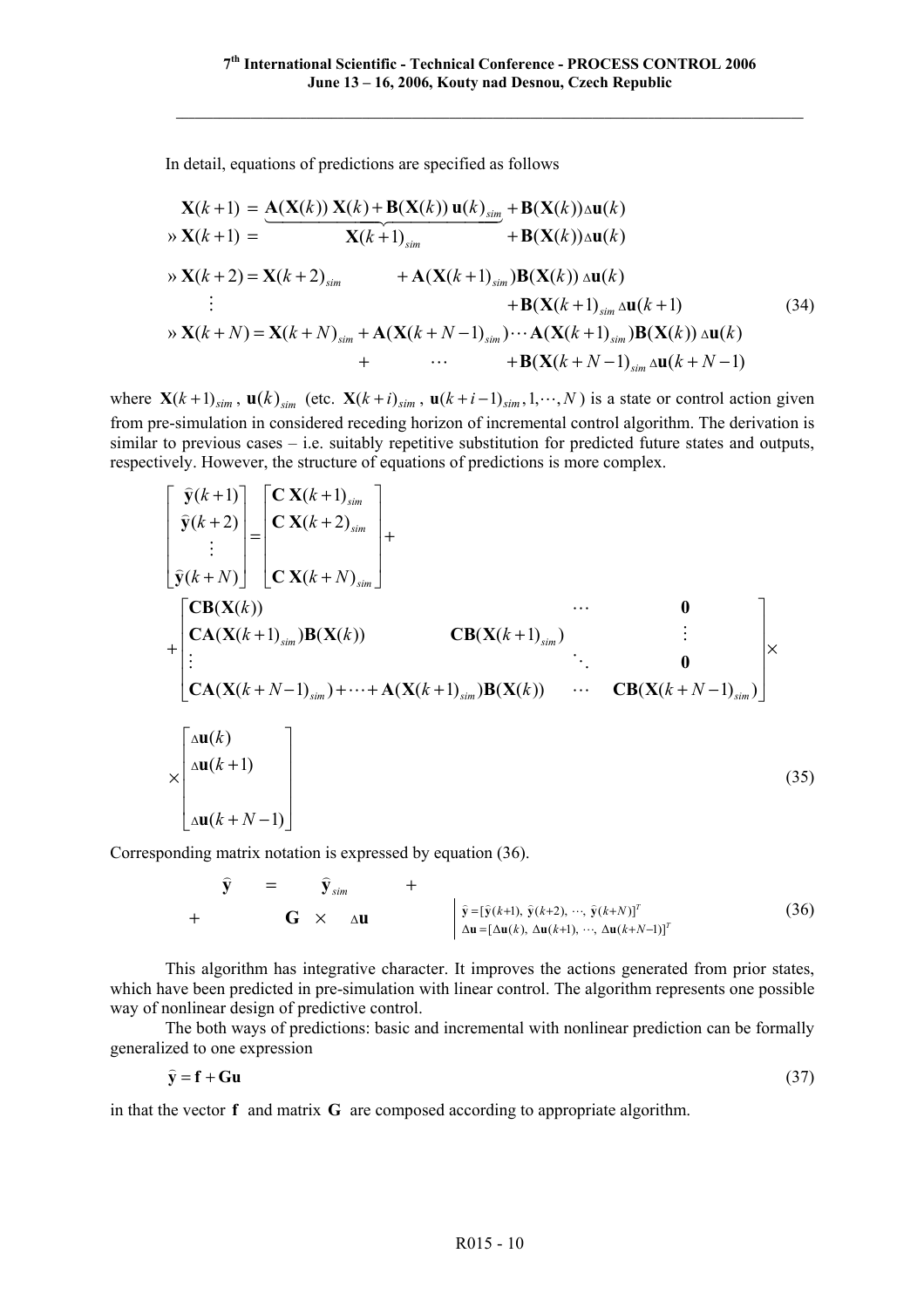#### **4.2 Minimization of quadratic criterion**

To implement predictive control, the minimization can be evaluated in effective square-root form. The quadratic criterion is written in the following matrix notation

$$
J_k = [(\hat{\mathbf{y}} - \mathbf{w})^T, \mathbf{u}^T] \begin{bmatrix} \mathbf{Q} & \mathbf{0} \\ \mathbf{0} & \mathbf{Q} \mathbf{u} \end{bmatrix}^T \begin{bmatrix} \mathbf{Q} & \mathbf{0} \\ \mathbf{0} & \mathbf{Q} \mathbf{u} \end{bmatrix} \begin{bmatrix} \hat{\mathbf{y}} - \mathbf{w} \\ \mathbf{u} \end{bmatrix} =
$$
\n
$$
= \mathbf{J}^T \times \mathbf{J}
$$
\n(38)

For minimization, only right side is needed. With consideration of equations of predictions, the square-root is expressed as follows

$$
\mathbf{J} = \begin{bmatrix} \mathbf{Q}y & \mathbf{0} \\ \mathbf{0} & \mathbf{Q}u \end{bmatrix} \begin{bmatrix} \hat{\mathbf{y}} - \mathbf{w} \\ \mathbf{u} \end{bmatrix} = \begin{bmatrix} \mathbf{Q}y \mathbf{G} \\ \mathbf{Q}u \end{bmatrix} \mathbf{u} - \begin{bmatrix} \mathbf{Q}y (\mathbf{w} - \mathbf{f}) \\ \mathbf{0} \end{bmatrix}
$$
(39)

The objective is to search for such **u** , which minimizes the square-root (39), which means, that control  $\bf{u}$  minimizes the norm  $|\bf{J}|$  of the criterion (28). In that case, the minimization leads to a system of algebraic equations

$$
\begin{bmatrix} \mathbf{Q}_y \mathbf{G} \\ \mathbf{Q}_u \end{bmatrix} \mathbf{u} - \begin{bmatrix} \mathbf{Q}_y (\mathbf{w} - \mathbf{f}) \\ \mathbf{0} \end{bmatrix} = \mathbf{0}
$$
  
\n**A**  $\mathbf{u} - \mathbf{b} = \mathbf{0}$  (40)

For optimization of the criterion, the orthogonal triangular decomposition is used [Lawson, 1974]. It reduces excess rows of matrix **A** and elements of vector **b** into upper triangular matrix **R** and a vector **c**

$$
\mathbf{A} \mathbf{u} = \mathbf{b} \quad / \times \mathbf{Q}^T
$$
\n
$$
\mathbf{R} \mathbf{u} = \mathbf{c}
$$
\n
$$
\mathbf{A} \quad \mathbf{u} = \mathbf{b} \quad \mathbf{R} \quad \mathbf{R} \quad \mathbf{u} = \mathbf{c}
$$
\n
$$
\mathbf{a} \quad \mathbf{b} \quad \mathbf{b} \quad \mathbf{b} \quad \mathbf{b} \quad \mathbf{b} \quad \mathbf{b} \quad \mathbf{b} \quad \mathbf{b} \quad \mathbf{c}
$$

(41)

Vector  $c_z$  is a loss vector, which Euclidean norm  $|c_z|$  is equivalent to the value of square root  $\sqrt{J}$  $(i.e. J = c \mathbf{z}^T c \mathbf{z}).$ 

To obtain vector of unknown control actions **u** , only upper part of the system (41) is needed

$$
\mathbf{R}_1 \mathbf{u} = \mathbf{c}_1
$$
  

$$
\mathbf{u} = (\mathbf{R}_1)^{-1} \mathbf{c}_1
$$
 (42)

Since a matrix  $\mathbf{R}_1$  is upper triangle, then the vector of control **u** is given directly by backward substitution. The vector **u** represents design of control for whole horizon *N* , thus only first elements, corresponding to the first prediction in a considered horizon *N* are really used as values of control actions.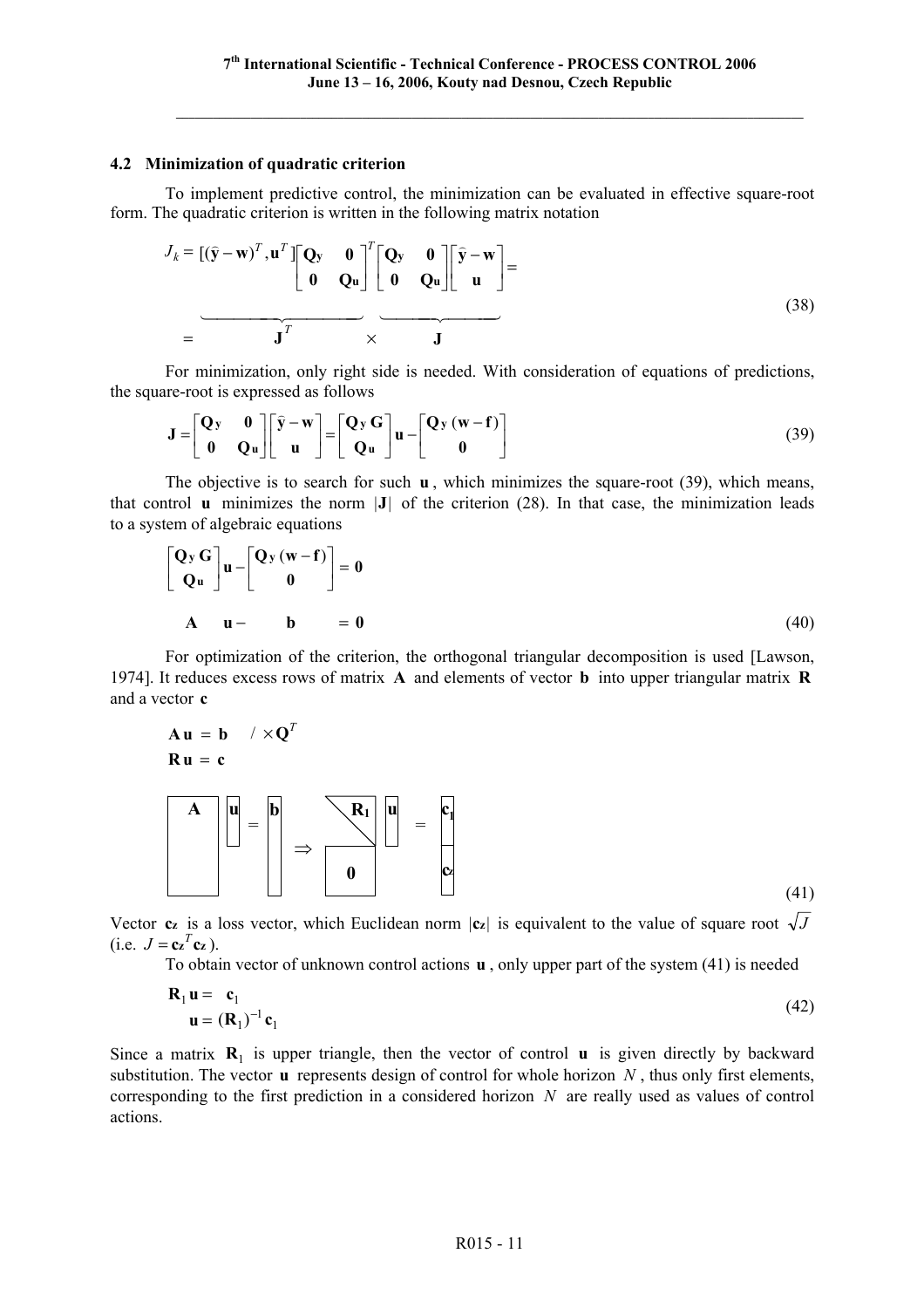# **5 SIMULATIVE EXAMPLES**

The aim of this section is partly to show simple application of simultaneous estimation of state and model parameters for SISO systems (Figure 3) (partly in [Belda, 2005c]), furthermore to show comparison of two presented algorithms of prediction applied to more complicated applications as parallel robots (Figure 4) and partly to show inclusion of state-space observer to control scheme for such systems, which generally represent MIMO systems (Figure 5).



Figure 3 - Time histories of control process (up), error of state estimation (at the bottom, on the left) and parameter evolution (at the bottom, on the right) (SISO system of second order: continuous form  $\ddot{y}(t) + 2\dot{y}(t) + y(t) = u(t)$ , discrete form for  $Ts = 0.1s$ ;  $v(k) - 1.8097v(k-1) + 0.8187v(k-2) = 0.0047u(k-1) + 0.0044u(k-2)$ 

The parameter estimation/identification begins by *N* time steps ahead, since predictive control generates the control actions with considering of prediction within time interval given by horizon of prediction *N* .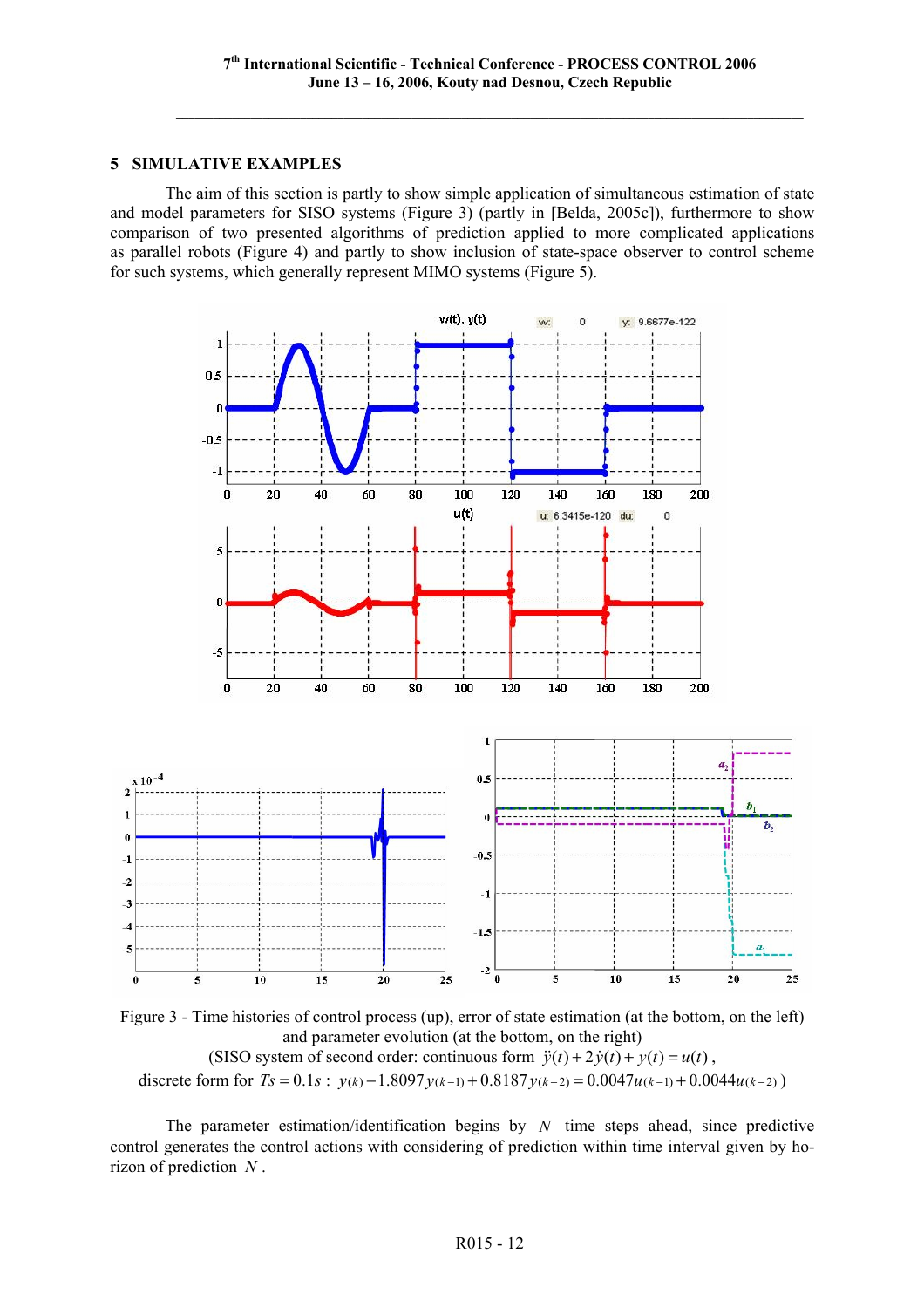

Figure 4 - Comparison of achieved errors (aberrations of position and angle of winding) partly of basic predictive algorithm (on the left) and partly incremental predictive algorithm with nonlinear prediction (on the right).



Figure 5 - Simulink simulative scheme with predictive control using estimated state of the robot (estimated state 'Xest' get off the 'Subsystem Observer' and is led to the controller 'GPCabs').

# **6 CONCLUSION**

The paper shows possibilities, when the model parameters are unknown and system state is not available from measurement. There is a discussion also of the situation, when the model (its parameters) is known and only state is not available. As a solution for the simultaneous estimation of state and model parameters and single estimation of state, the state-space observer based on Kalman filter with effective algorithm for computation of the optimal gain is investigated. The theory is documented by several simulative experiments.